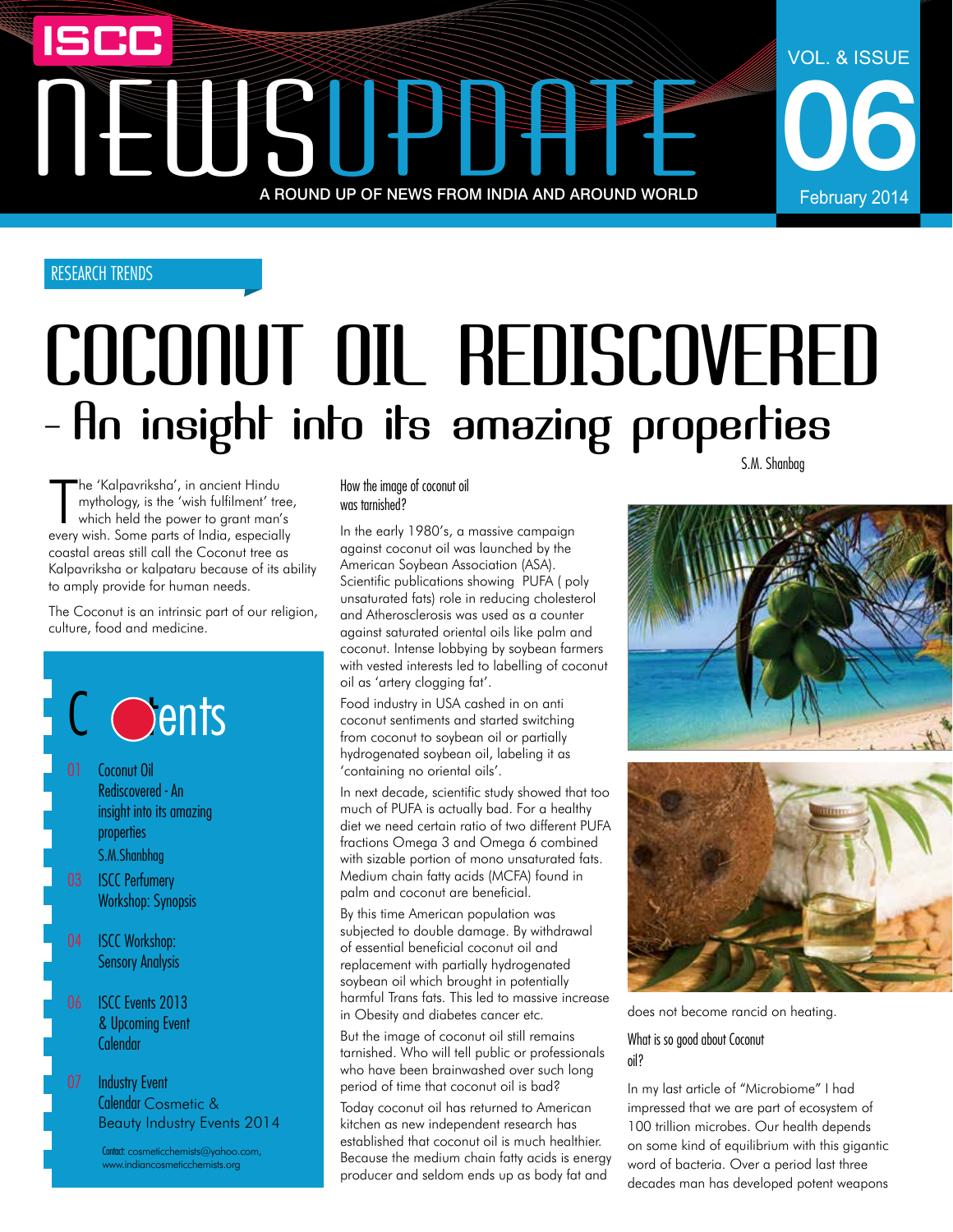## THE PERFUMERY WORKSHOP SYNOPSIS

- CONDUCTED ON 25.04.13 by Monisha Mullick



The workshop gave a kaleidoscopie<br>iourney of perfumes . The origin and<br>definition of perfume was described<br>The composition of fragrances and the he workshop gave a kaleidoscopic journey of perfumes . The origin and definition of perfume was described ingredients whether natural or synthetic and the separation techniques to produce perfumery ingredients was highlighted .

Perfume is described as having three sets of notes to make a harmonious accord. The notes unfold over time, with the immediate impression of the top note leading to the deeper middle notes, and the base notes gradually appearing at the final stage. All perfumes are created carefully with knowledge of the evaporation process of the individual ingredients. Perfumes are usually represented as pyramids.

Each fragrance ingredient belongs to a specific family and has a unique facet. Fragrances, too also fall into one or other fragrance family. The families comprised of Citrus, Ozonic, Green, Fruity, Floral, Aromatic, Spice, Balsamic, Woody, Sandal, Animalic, Aldehydic, Gourmand, Musk, Amber, Fougere & Chypre. The ingredients and fine fragrances belonging to these families were shown on smelling strips. Also it was discussed whether the particular fragrance was more top note driven or stronger on the base.

In the challenging global consumer market, product designers must keep up with the ever changing dreams and demands of their target customers to stay at the forefront of their industries. Consumer products today must be both functional and desirable. Fragrance gives the soul to your product creating its unique scent to trigger consumers emotions and memories. Equipped with the state-ofthe-art equipments and a comprehensive library of essential oils and aroma chemicals, the perfumers and fragrance designers are committed to create fragrances that are distinctive and inspirational.

Designing fragrance is both an art and science. From the science of selecting and extracting the best ingredients, the fragrance designers are trained to create artistic aroma formulae to attract customers. There are endless possibilities of creating fragrances to suit any applications. In general, fragrance applications are categorized into Fine Fragrance or Perfume, Home Care products and Personal Care products.

Odour is very subjective; creating perfume



is an art. Odours fall into three categories: top (head) notes, middle (heart) notes, and base (end bottom) notes. Top notes are perceived immediately but evaporate quickly. Middles notes last for several hours. Base notes may last for days. A well constructed perfume will have notes that blend into one another. This can be accomplished by using components with similar chemical structure. Persistence, the length of time which an ingredient will remain detectable, depends on the ingredient's volatility. Materials chosen for use in a fragrance may vary based on the application of the final product. Conditions that the fragrance may be exposed to manufacture, distribution and storage need to be considered when creating a fragrance.

Each and every raw material and the final perfume has to go through strict quality control. To keep the check over the quality various tests are conducted like Gas Chromatography, Refractive index, Specific Gravity, Olfactory test, Flash Point etc.

Perfume does deteriorate, and the time period depends on the temperature, light and length of storage. Extreme heat and direct sunlight can break down the components of most fragrances . Fragrances should be kept in a cool dry area. Perfume should be stored at room temperature out of direct sunlight and away from extreme heat sources. On average, the shelf life for a fragrance is 3 to 5 years.

Creating the right fragrance takes more than science; it also takes the flair, creativity and instinct of the perfumers.



#### ISCC WORKSHOPs

in killing bacterias called antibiotics. What has happened over period of time is that literally every antibiotic has become ineffective due to resistance developed by the microbes.

There is exponential increase in viral diseases like simple cold influenza, AID Herpes, SARS, H1N1. Antiviral drugs have been developed but they are not for killing the virus.but containing them

(static). Over a period of time the microbes (bacteria and virus) have started becoming super bugs untreatable by any medication. Antibiotics and anti viral

drugs available now leave lot of damage and injury to body organs.

Coconut oil which has unique fatty acid composition. Medium chain fatty acid Lauric capric and caprylic in glyceride form gives the anti microbial antiviral anti fungal anti protozoal property.

When you eat coconut oil it gets converted into mono glycerides. These monoglycerides like glyceryl monolaurate is responsible for anti microbial effect.

Most bacteria and viruses are coated with a unique lipid layer.

MCFA medium chain fatty acids in the form of monoglycerides get attached to this lipid coating and disrupt their mobility and get killed. The MCFA kills the organism without harming the human body tissues.

In our microbiome MCFA has a distinct function. It is present in our gut right from our birth along with such huge population of microbes.

In essence coconut oil derived products inside the body immune modulators and also acts as energy source. As the new born baby comes out of mother's womb mother's milk is prime source of immunity against host of bacterias it comes in contact. Mother's milk as well as milk from other mammals contains the MCFA. This MCFA is first anti bacterial immunity provider

Glyceryl mono laurate or Monolaurin is sold as dietary supplement. Many health care clinics have used monolaurin in conjunction with other medication to treat HIV infection with good results.

Monolaurin is made from coconut oil. It has been reported that coconut oil equally good benefits as that of Monomlaurin. Use of coconut oil in cold and flu infection has been shown



effective results.

**PUKKO** organic<br>coconut oil

In laboratory tests it has been shown that MCFA in coconut oil is effective in destroying viruses that cause influenza, herpes,

hepatitis C, AIDS, and bacterial infections that cause stomach ulcers. Pneumonia, Sinusitis,

earache, throat infection, dental caries, urinary infection, fungal infection like eczema, Candida Parasitic infection like Giardiasis

Coconut oil and cosmetic usage

Skin barrier properties are well known to all cosmetic scientists. Sebum secreted from skin contains MCFA and this is acting as buffer along with sweat secretions and produces a barrier layer called Acid Mantle. It prevents bacteria from entering within the system. Origin of these MCFA is from food intake of various nut based fats.

Coconut oil skin and scalp application is most essential as it will boost the functionality of this acid mantle. It will also help to kill bacteria which causes dandruff and the parasites like lice etc

For dry skin conditions the barrier property of skin is compromised and coconut oil will provide biologically similar lipid barrier for quick recovery.

Pre application coconut oil before hair wash is common among Indian ladies. This will retard the harsh action of surfactants and reduce stripping of protein from hair and also leave behind beneficial layer of coconut oil on hair.

Glyceryl mono laurate made from coconut oil is a good nature friendly emulsifier. Instead of widely used GMS Glyceryl monostearate if we use GML it will be far more beneficial for skin

## RESEARCH TRENDS

care creams and lotions

Chapped lips are serious lip barrier problem. Petrolatum is effective chapstick but use of coconut oil in conjunction with petrolatum will add synergistic property.

Calamine lotion is recommended for eczema and allergic skin application. Coconut oil with calamine or GML with calamine should do wonders.

Super fatted soaps contain small quantity of coconut fatty acids. This counteracts the dryness produced by alkalinity and provides emolliency on skin.

#### **Conclusion**

Coconut oil is one of Gods health food and if consumed as regular diet can protect you from host of infections and PROUT illness.

Use of coconut oil for skin are and hair care has been practised from thousands of years. Ayurveda

has many references of

use of coconut oil for treatment of various skin conditions.

I was going through an article in Economic times which read –US scientist discover what we already knew: Yogurt is good for body and mind. UCLA scientists deducing that "good" Bacteria in the stomach impacts the brain - by studying the effect of yogurt on test groups comes as no surprise.

Similarly are we rediscovering benefits of coconut oil based on western scientific data? Let us not fritter away our old traditional wisdom.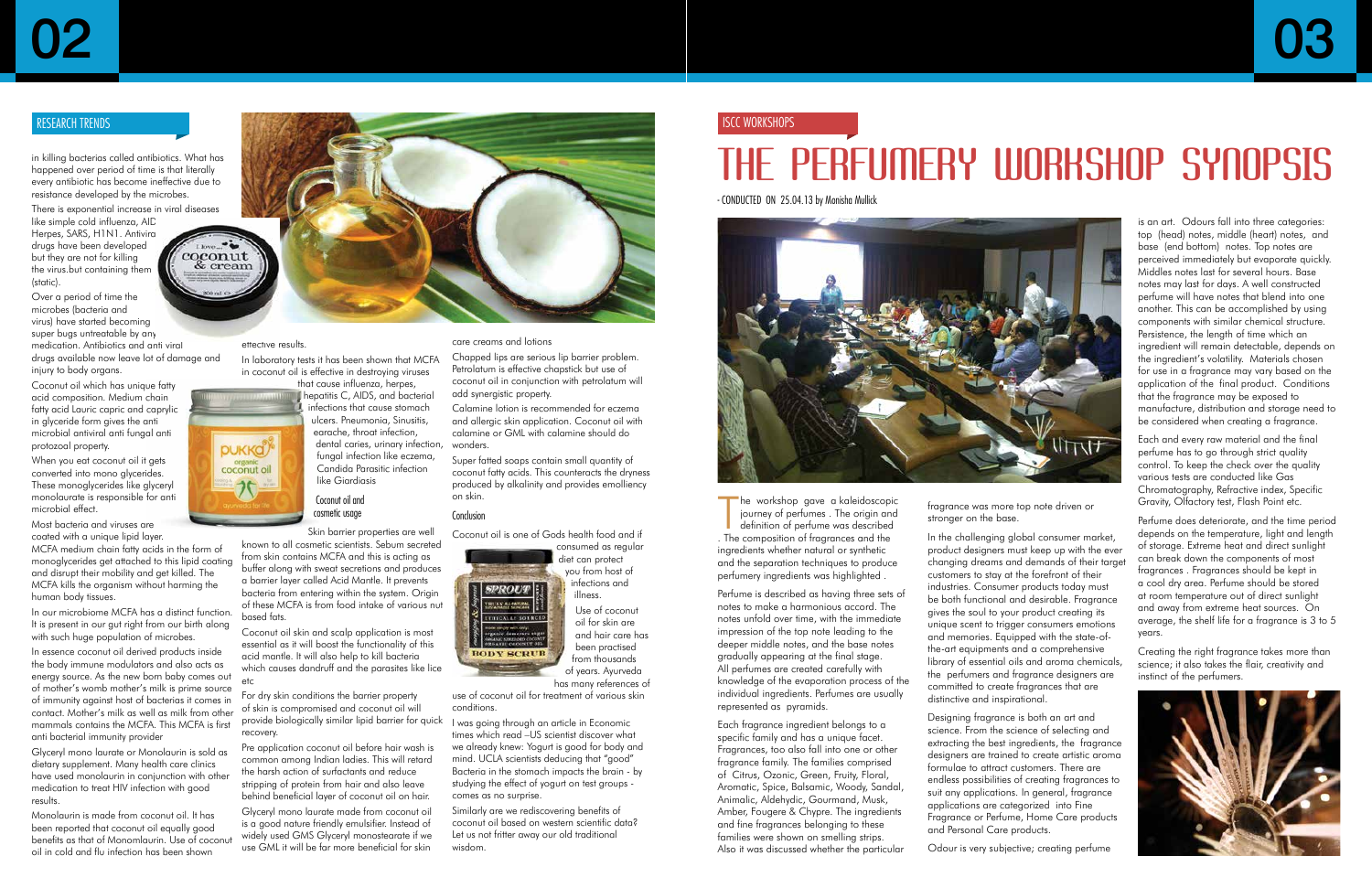## **ISCC WORKSHOPS**

## SENSORY ANALYSIS: The Essentials

CONDUCTED ON  $24.08.13$ 



I alf day sensorial workshop was held at Khalsa College, Matunga on 24th May 2013 conducted by Gattefosse India Pvt. ltd for ISCC

As an introduction, Gattefosse presented the scientific discipline named sensory analysis. Definitions and methods to do it was explained, in order to give the same basis to all the attendance.

Some details on how to setup an expert panel and how Gattefossé has built his own panel was also shown.

Practical tests were done during this part to better understand criteria and tests and the session ended with games around textures.

Using sensorial analysis for texture selection

Sensory analysis could be used to reach different objectives. Concrete examples of applications was detailed, showing how the results of a sensorial study could be used, what it's possible to say and to not say.

A specific point was done on PCA, principal component analysis. This mathematical algorithm can be used to simplify the analysis of data. Applied to sensorial analysis data, it allows the identification of similarities and

differences between cosmetic formulations. By mapping the sensory properties of a wide variety of formulations, it becomes easier to understand trends and to identify differences amongst textures for a given application.

#### Creation of a texture library

Finally, sensory analysis is an exciting tool to build a texture library, containing in house and/or marketed formulas. In R&D this library is very helpful, particularly for the formulator, to easily match a specific texture or to differentiate from another one.

Around 36 people registered for the paid workshop.

The workshop consisted of:

- 1. Presentation by Lea COUILLAULT on Sensorial analysis
- 2. Workshop on sensorial analysis wherein the participants got a chance to evaluate various parameters of sensoriality by themselves
- 3. Games to detect the sensorial profile of given samples
- 4. Presentation by Lea on Climate study (effect of climate on sensoriality in various parts of the world)

The presentation made by Ms. Lea was very

well appreciated by the delegates.



## CYTOBIOL™ IRIS A<sup>2</sup>



## to skin imperfections goodbye

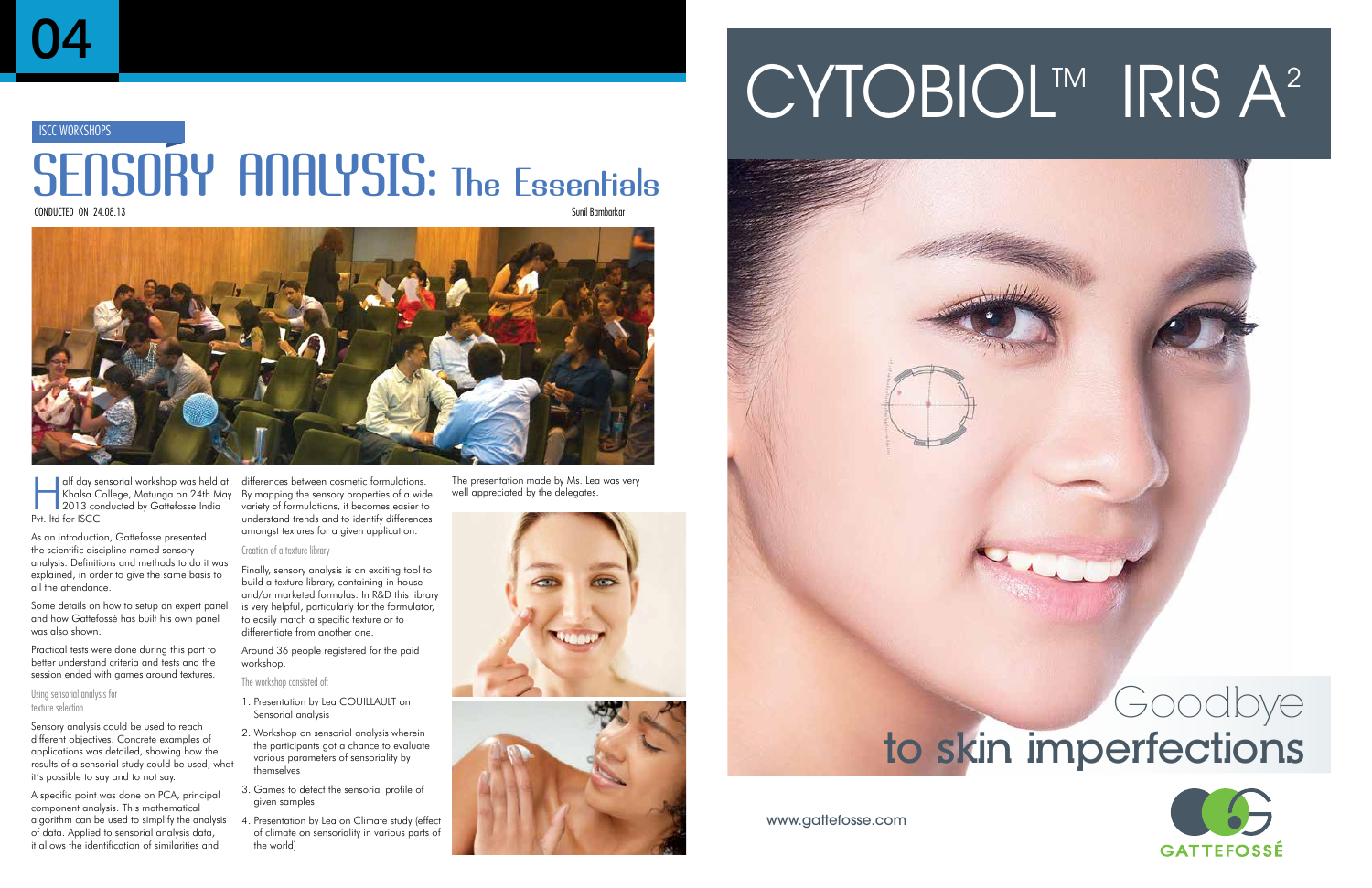## **EnvisBE Solutions Pvt. Ltd.**

**The 'One-Stop-Shop' for all your requirements from 'Taking an Idea' to**

**'Converting it into Reality'**

**Information Sourcing Product Development Patenting & IPR Technology Transfer Techno-Legal & Regulatory Systems & Procedures Knowledge Management**

**Website: www.envisbesolutions.com Email: info@envisbesolutions.com Tel: +91 (22) 24473051**



07

## EVENT CALENDAR 2014 **EXERCIC COSMETIC AND BEAUTY INDUSTRY EVENTS 2014**

**International Salon and Spa Expo -** *Long Beach Convention and Entertainment Center* - January 25 - 27, 2014

**Aerosol and Dispensing Forum 2014** *- Espace Champerret, Paris, France* - February 5 - 6, 2014

**Home and Personal Care Ingredients Exhibition & Conference India -**  *Bombay Exhibition Centre, India* - February 5 - 6, 2014

**10th Edition of Packaging of Perfume Cosmetics and Design (PCD) -** *Espace Champerret, Paris* - February 5 - 6, 2014

**FIT's Cosmetics and Fragrance Marketing Program 25th Anniversary Celebration -** *The* 

**In-Cosmetics -** *Hamburg, Germany* APRIL 1 - 3, 2014

*New York Yacht Club, USA* - February 11, 2014

**The Personal Care and Homecare Ingredients (PCHi) -**  *Shanghai New International Expo Center, Shanghai, China* – February 19-21, 2014

**Personal Care Products Council 2014 Annual Meeting -** *The Breakers, Palm Beach, Florida, United States* - February 24 - 26, 2014

**The Makeup Show LA -** *California Market Center* - March 1 - 2, 2014

**Cosmetics Vision 2014 –** *grand Hyatt Cannes Martinez, France* – March 5-7, 2014

**International Esthetics, Cosmetics and Spa Conference - Jacob K Javits,** *Convention Center, New York, USA* - March 9 - 11, 2014

**International Beauty Show -**  *Jacob K Javits, Convention Center, New York, USA* - March 9 - 11, 2014



**America's Beauty Show-***America's Expo for Skin Care & Spa - McCormick Place* - March 22 - 24, 2014

**Cleaning Products Europe -**  *Hilton Deansgate, Manchester, UK*

- March 25 - 27, 2014

**Cosmoprof Worldwide -**  *Bologna, Italy* - April 11 - 14, 2014

**105th AOCS Annual Meeting & Expo -** *San Antonio, Texas* - May 4 - 7, 2014

**The Makeup Show NYC -**  *Metropolitan Pavilion, New York, United States* - May 4 - 5, 2014



**ISCC Workshop** Herbal Cosmetics 22nd August 2013 (Picture 4)

**NYSCC Suppliers' Day -** *New Jersey Convention Center, Edison, New Jersey, United States* - May 13 - 14, 2014

**Luxe Pack New York -** *Pier 92, New York* - May 14 - 15, 2014

**Premiere Orlando Beauty Show Exhibition -** *Orange County Convention Center* - June 1 - 2, 2014

**The Makeup Show Chicago -**  *Bridgeport Art Center, Chicago, Illinois* - June 7 - 8, 2014

## **ISCC - Events Calendar 2014**

## ISCC past events

## 06

| ISCC - OTAI Conference - Indian Cosmetic Regulations                           | Courtyard Marriott - Andheri 7th March 2014 |
|--------------------------------------------------------------------------------|---------------------------------------------|
| PICASSA III - National Competition                                             | Vaze College Dates to be decided            |
| <b>ISCC Workshop - Hair Science*</b>                                           | <b>July 2014</b>                            |
| ISCC Workshop - Skin Science*                                                  | September 2014                              |
| <b>ISCC - AGM</b>                                                              | September 2014                              |
| <b>ISCC Workshop - Alternate Evaluation Techniques -</b><br>Safety & Efficacy* | December 2014                               |
| ISCC Workshop - Hair Sensory Evaluation*                                       | Venue & Date to be finalised                |

\* - Participation in ISCC Workshops is free for ISCC members. Charges for non-members vary according to the workshop. Additional Workshops and Conferences will be communicated through ISCC Announcers as and when finalised.



**World Perfumery Congress 28th IFSCC Congress –** *Paris,*  **-** *Deauville, France* - June 10 - 12, 2014

**HBA - Global Expo -** *Jacob K Javits, Convention Center, New York, USA* - June 10 - 12, 2014

**International Beauty Show –** *Las Vegas Convention Center, USA* - June 21 - 23, 2014

**Happi Anti-Aging Conference & Tabletop Exhibition –** *Hyatt Regency, NJ, USA* – September 16 - 17,2014

**The Makeup Show Dallas –** *Hyatt Regency, Dallas* – September 27 - 28, 2014

 **InnoCos Beauty 2.0 Summit & Awards –** *New York, USA* – October 23, 2014

*France* – October 27 - 30, 2014

**The Makeup Show Orlando –** *Shanghai Mart, China* – November 15 - 16, 2014

**HPC Exhibition and Conference –** *Shanghai Mart, China* – November 19 - 21, 2014



ISCC Nagpur - Current Trends in Cosmetics 23rd August 2013 (Pictures 1 & 2)



(Picture 3)





## ISCC UPCOMING EVENTS